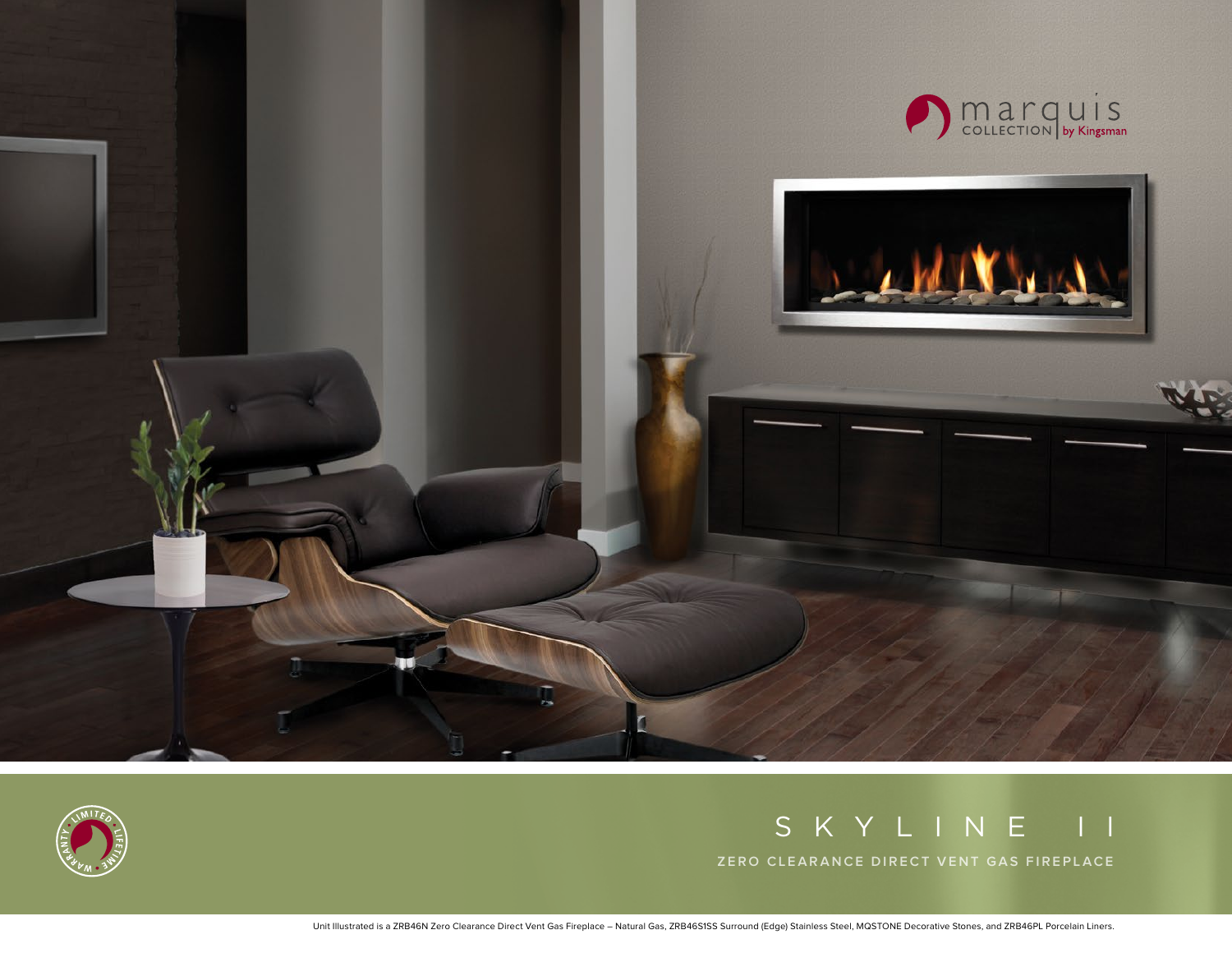#### WALL SURROUND

**FRAME & EDGE**

**BLACK**

**STAINLESS**

### STYLING



**ROCK COLLECTION**







**DECORATIVE STONE**



**DECORATIVE EMBER GLASS**

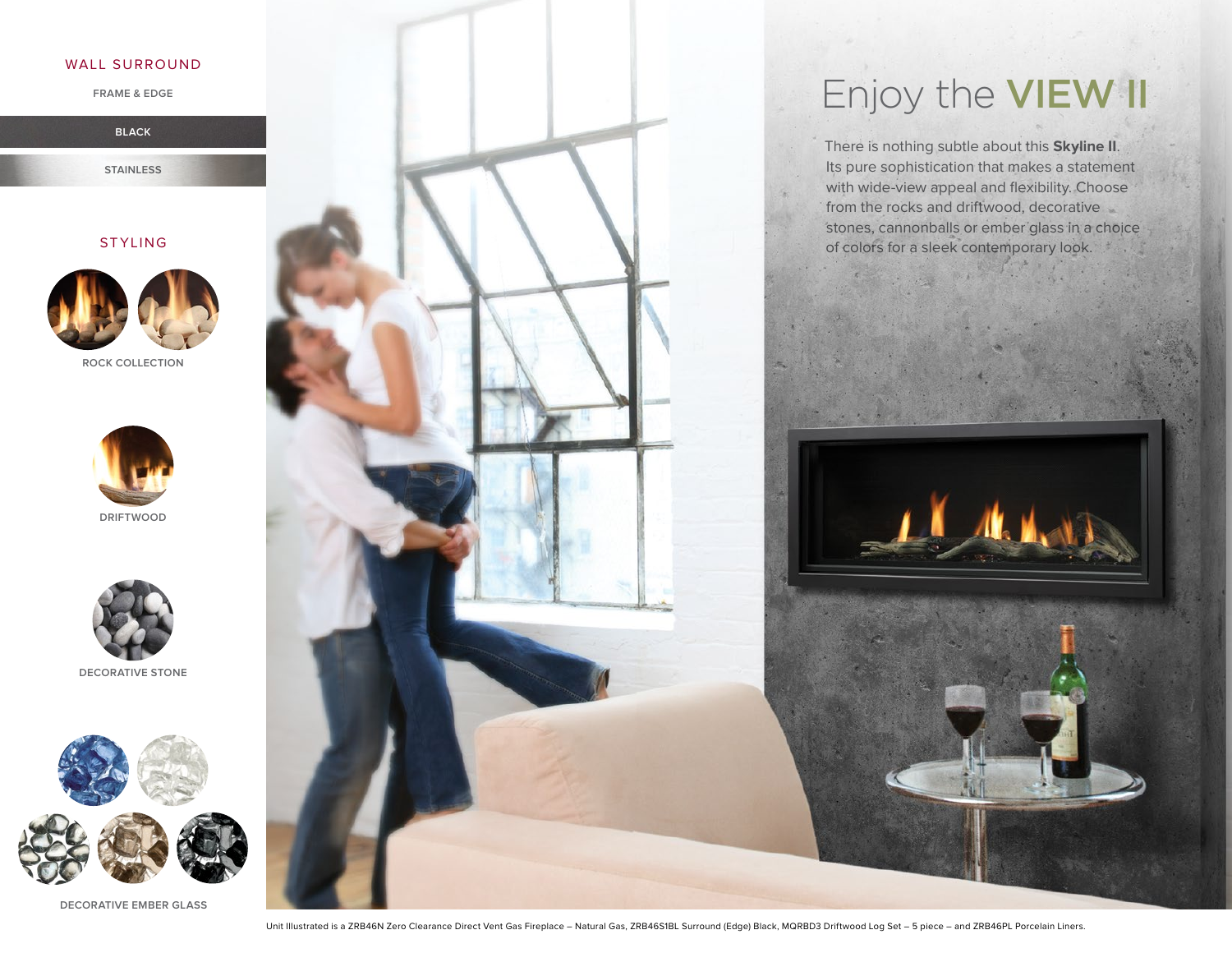| <b>Model</b>       |
|--------------------|
| <b>Fuel</b>        |
| <b>Gas Control</b> |
| Input Max.         |
| <b>Input Min.</b>  |
| FE $(P.4.1-02)$    |
| <b>Glass Size</b>  |
| <b>Venting</b>     |

| <b>Model</b>       | ZRB46N/NE                    | ZRB46LP/L              |
|--------------------|------------------------------|------------------------|
| Fuel               | Natural                      | Propane                |
| <b>Gas Control</b> | Millivolt / IPI              | Millivolt / I          |
| <b>Input Max.</b>  | 23,250 BTU                   | 23,250 BT              |
| <b>Input Min.</b>  | 15,750 BTU                   | 17,750 BT              |
| $FE (P.4.1-02)$    | 61.6%/63.8%                  | 61.6%/63.              |
| <b>Glass Size</b>  | 40 5/8" x 13 7/8"            | 40 $5/8$ " $\times$ 13 |
| <b>Venting</b>     | 4/7" Kingsman Flex Vent Only | 4/7" Kingsman Flex     |
|                    |                              |                        |

**Model** ZRB46N/NE ZRB46LP/LPE **Millivolt / IPI Input Max.** 23,250 BTU 23,250 BTU **17,750 BTU**  $61.6\% / 63.8\%$ **Glass Size** 40 5/8" x 13 7/8" 40 5/8" x 13 7/8" **Venting** 4/7" Kingsman Flex Vent Only 4/7" Kingsman Flex Vent Only

# STANDARD FEATURES

- > Hi/Low Millivolt or IPI valve system will operate during power failures.
- > Bronze Glass
- > Mobile Home, Bedroom and Bed Sitting Room approved
- > Safety Screen Barrier\*

# OPTIONAL FEATURES

Choice of Millivolt or IPI electronic ignition system with battery backup, and cold climate switch

Fan Kit – Heat activated with variable speed control

Universal Light Kit – (accent lighting) Two Lamps

Porcelain Reflective Liner

Surround Trim Kit – Black, or Stainless. Available in two sizes – Frame and Edge.

Wall Mount Thermostat – Standard on/off or Programmable 5 day (weekday) and 2 day (weekend)

#### Porcelain Liners

Driftwood – Three Piece Driftwood Set (MQ46D), Four Pieces Driftwood with Four Rocks (MQRBD1), or Five Piece Driftwood Set (MQRBD3)

Rock Sets – Contemporary Collection in Natural, or Multi-Colored

#### Decorative Stones or Ember Chunks

Decorative Ember Glass – Glacier Ice, White, Cobalt (Blue), Black or Bronze

Remote Controls – Thermostat on/off, Thermostat on/off modulating, Thermostat on/off modulating and fan control.

\* All gas fireplaces manufactured as of January 1, 2015 will include a Safety Screen Barrier.

# PRODUCT DIMENSIONS **ZRB46 Fireplace Dimensions**





| Model | Height     |              | Front Width  |                       | Depth                |                  |
|-------|------------|--------------|--------------|-----------------------|----------------------|------------------|
|       | Actual     | Framing      |              | Actual Framing Actual |                      | Framing          |
| ZRB46 | $43^{1/2}$ | $4.3^{3}/4"$ | $46^{1}_{4}$ | 47"                   | $17^{7}$ / $\circ$ " | $18^{1}_{/4}$ "* |

#### \* dependant of finishing material used

#### WALL SURROUND TRIM KIT









- 1. Unit Illustrated is a ZRB46N Zero Clearance Direct Vent Gas Fireplace – Natural Gas, ZRB46S2SS Surround (Frame) Stainless Steel, RBCB1 Cannonballs x 14 and ZRB46PL Porcelain Liners.
- 2.Unit Illustrated is a ZRB46N Zero Clearance Direct Vent Gas Fireplace – Natural Gas, ZRB46S2BL Surround (Frame) Black, MQ46D Three Piece Driftwood Log Set, MQSTONE Decorative Stones and ZRB46PL Porcelain Liners
- 3. Unit Illustrated is a ZRB46N Zero Clearance Direct Vent Gas Fireplace – Natural Gas, ZRB46S1SS Surround (Edge) Stainless Steel, and ZRB46PL Porcelain Liners.

**SAFETY SCREEN BARRIER**